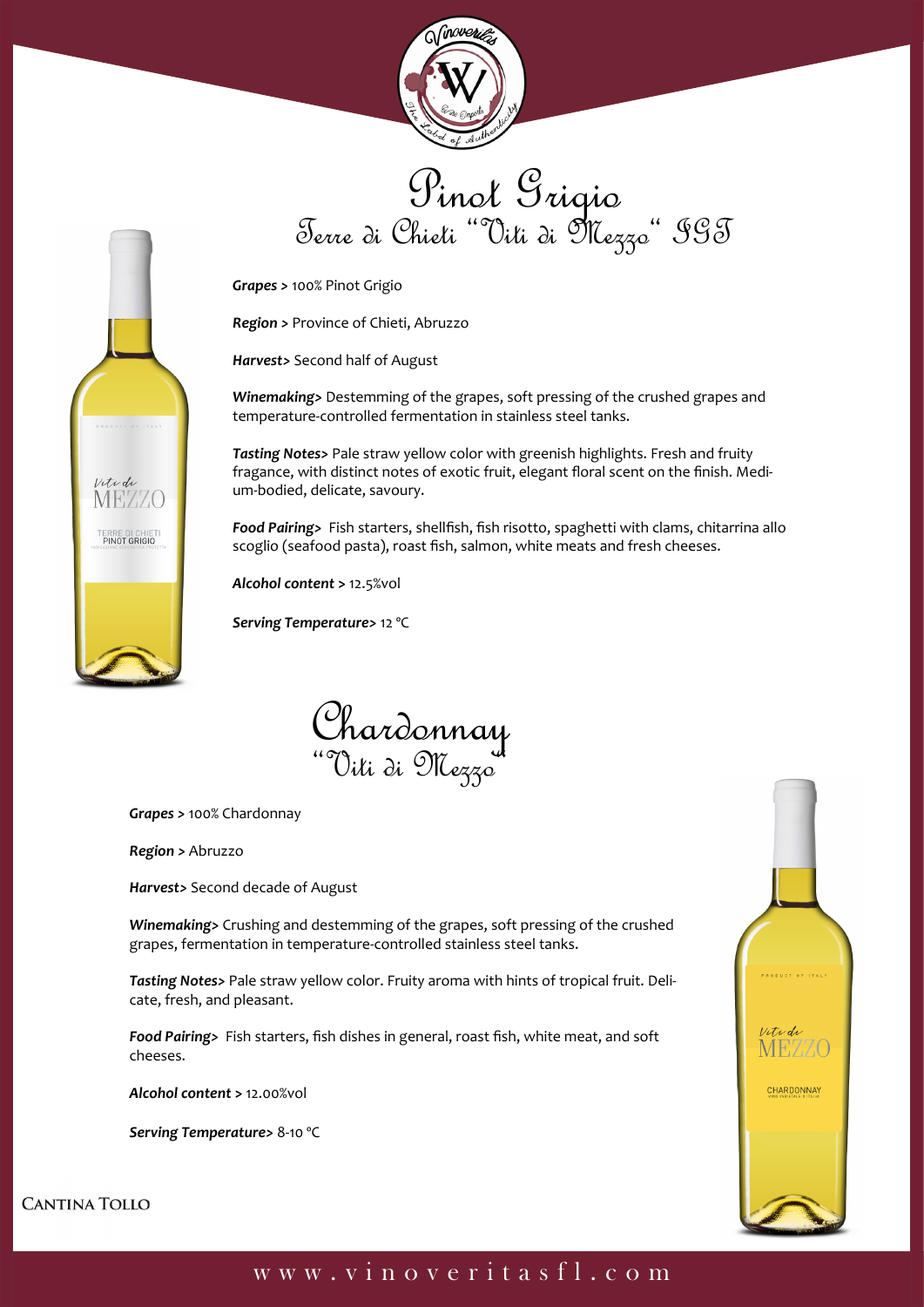





*Grapes >* 100% Trebbiano from organic farming

*Region >* Province of Chieti, Abruzzo

*Harvest>* September

*Winemaking>* Grape crushing, soft pressing of the crushed grapes and fermentation in temperature controlled stainless steel tanks.

*Tasting Notes>* Pale straw yellow with greenish highlights. Fruity, with hints of tropical fruit and fine floral notes. Medium-bodied, fresh and delicate.

*Food Pairing>* Fish starters, light first courses, and white meats.

*Alcohol content* **>** 12.00%vol

*Serving Temperature>* 10-12 ºC



*Grapes >* 100% Montepulciano from organic farming

*Region >* Province of Chieti, Abruzzo

*Harvest>* October

*Winemaking>* Fermentation with maceration of the skins in controlled temperature stainless steel tanks.

*Tasting Notes>* Bright ruby red with purple hues. Fresh, fruity and pleasant. Medium-bodied, savoury and slightly tannic.

*Food Pairing>* Simple first courses, white meats and cold cuts.

*Alcohol content* **>** 13%vol

*Serving Temperature>* 18 ºC



**CANTINA TOLLO**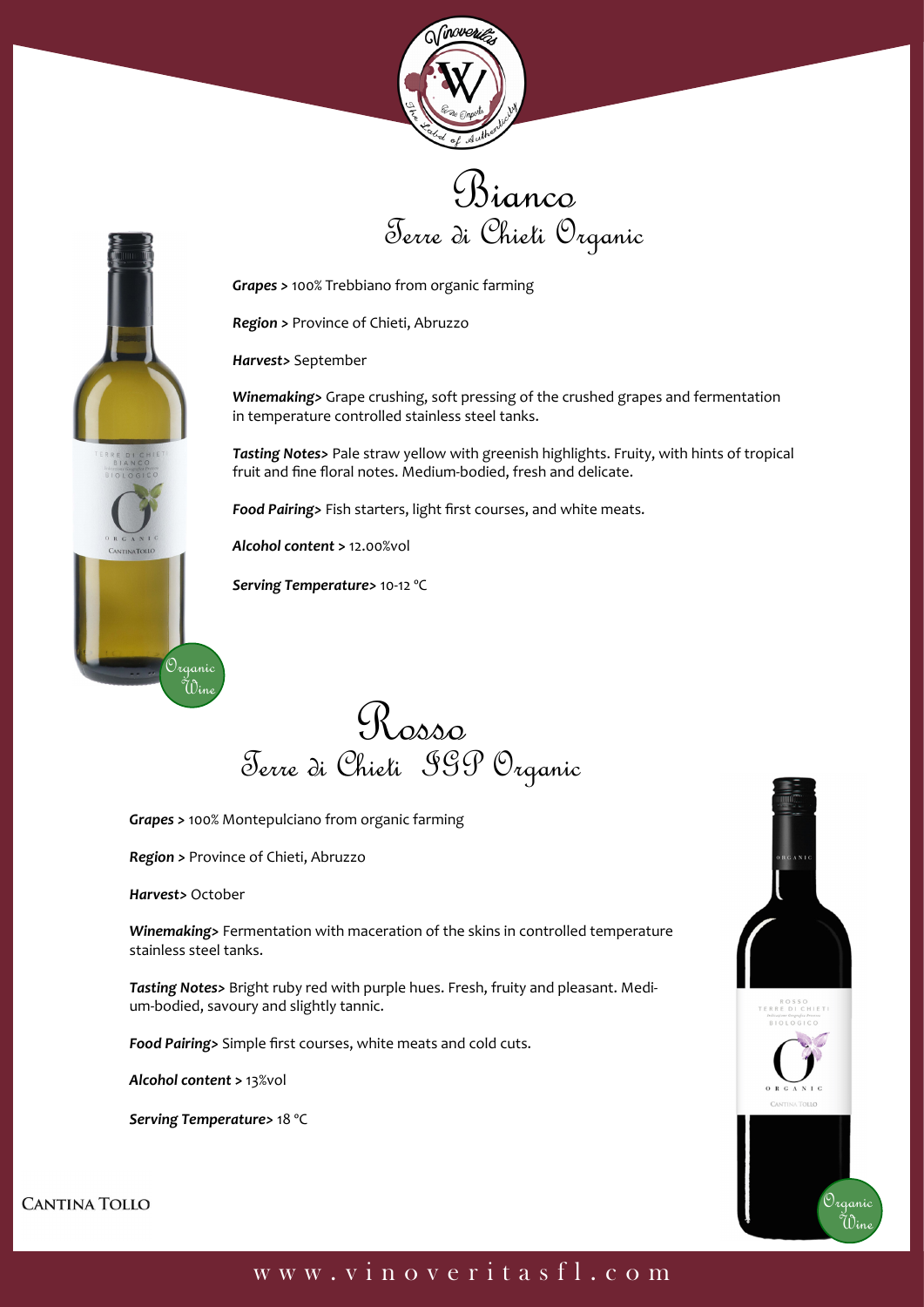





*Grapes >* 100% Merlot

*Region >* Abruzzo

*Harvest>* Mid-September

*Winemaking>* Fermentation with maceration of the skins in temperature-controlled stainless steel tanks.

*Tasting Notes>* Bright and brilliant red color. Aroma of red fruits, fresh and pleasant. Medium-bodied, savory and slightly tannic.

*Food Pairing>* Excellent with simple first courses, meat courses and cold cuts.

*Alcohol content* **>** 18.00%

*Serving Temperature>* 10-12 ºC

Cabernel Sauvignon

*Grapes >* 100% Cabernet

*Region >* Abruzzo

*Harvest>* Second decade of September

*Winemaking>* Fermentation with maceration of the skins in temperature-controlled stainless steel tanks

*Tasting Notes>* Bright ruby red color with purple hues. Cherry, black cherry with subtle floral notes. Medium-bodied, savoury and smooth.

*Food Pairing>* Meat dishes, white meats, soft to medium aged cheeses.

*Alcohol content* **>** 12.5%vol

*Serving Temperature>* 18 ºC



**CANTINA TOLLO**